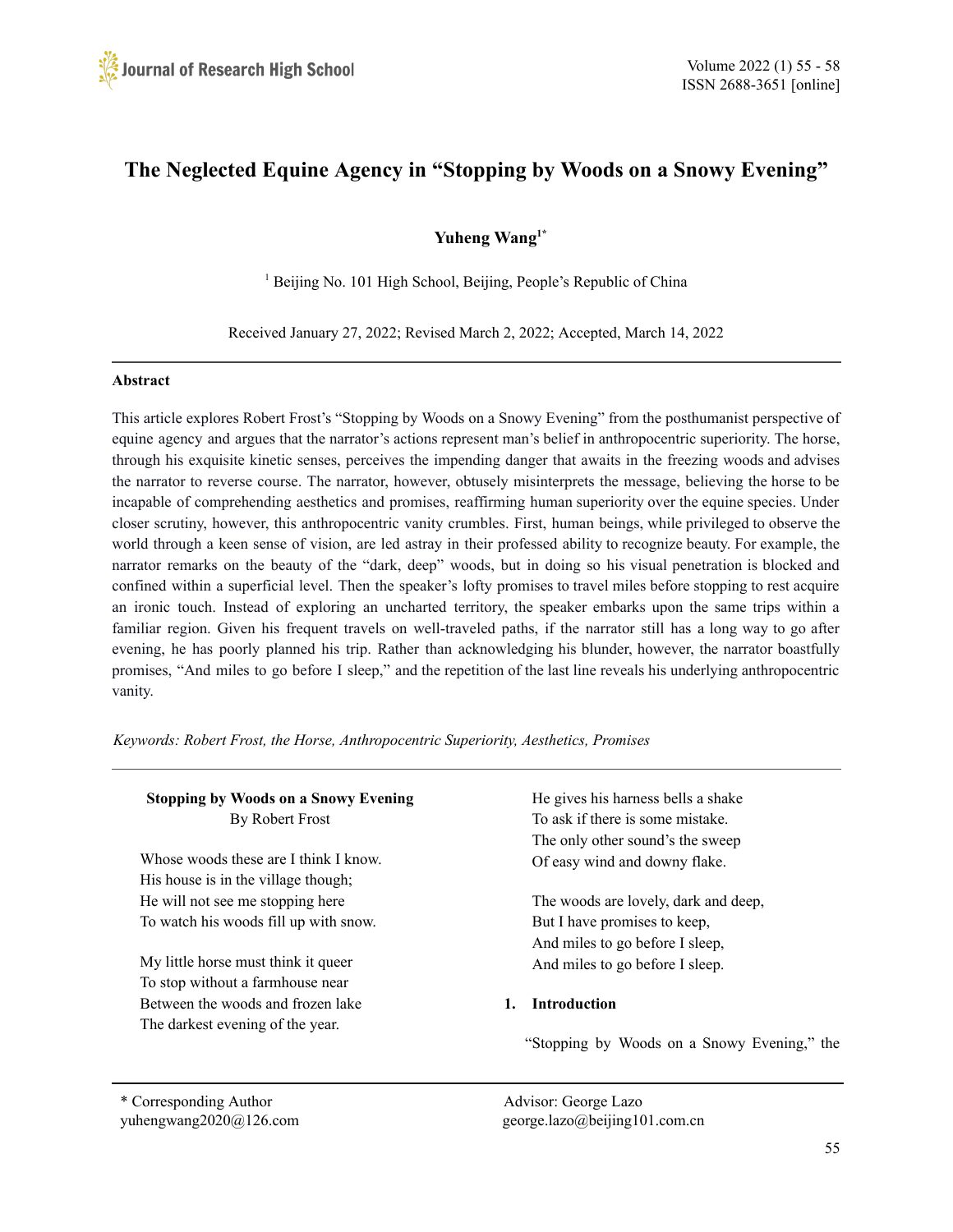most memorable poem of Robert Frost, has a never-waning appeal. Even "my little horse" has received extensive scholarship, albeit overlapping in nature. The horse shakes its harness bells of social "obligations" to keep the dreamy poet awake (Henry, 1978, p.38). Similarly, the equine embodies "social condemnation" for the guilty poet who takes a break in a workaholic society (Frank, 192, p. 44). Richard Moore, in comparison between Frost's horse and Swift's Houyhnhnms, maintains that the animal is "rational, predictable, mechanical" (Moore, 2000, p. 96). Few critics have paid attention to the horse as a horse per se. How does the horse perceive the woods? From their different understandings, what relationship between animals and human beings is revealed? This article explores the poem from the perspective of posthumanism. Posthuman theory, according to Rosi Braidotti, mainly consists of "becoming-animal, becoming-earth and becoming-machine." These branches have different accentuations but they all share the same view, that is, to contest against "arrogance of anthropocentrism and the 'exceptionalism' of the Human as a transcendental category" (Braidotti, 2013, p.66). As far as animals are concerned, Cary Wolfe proposes an enlightening approach to gain apprehension of nonhuman species. "To 'understand' the animal," Wolfe writes, we have to "stand 'under,' not above her—by surrendering the dream of mastery troped as vision" (Wolfe, 2003, p.5). Stepping back from an anthropocentric view enables men to have a more accurate understanding of human positioning in the world and a better opportunity to learn about agency of nonhuman species. This leads to a paradox: acknowledging nonhuman agency broadens human knowledge but it simultaneously challenges human vanity and desire for superiority. "Stopping by Woods on a Snowy Evening" reveals the narrator's unconscious process of struggling to resolve this tension. According to this essay, the poem demonstrates the speaker's frustrated efforts to establish anthropocentric superiority over the horse through aesthetic appreciation and social promises.

#### **2. The Neglected Horse in the Poem**

The little horse plays an essential role in the poem

but it is often neglected by readers. If we examine the world from the equine perspective, we will be enlightened by the poem's nuances. "My little horse" has a distinctive perception of the scene from the speaker "I." The structure of "Stopping by Woods" is crafted to present the first and last stanzas from human perspective, but to narrate the second and third quatrains from animal viewpoint, beginning with "My little horse must think it queer" (Frost, 1995, p.207). Horses are known for their exquisite kinesthetic sensitivity. "Every muscle twitch of the rider will be like a loud symphony to the horse" (Hearne, 1987, p.108). The horse's extremely fine sense of touch finds its full expression in the poem. "Feathery flake," the usual English expression, accentuates the size of snow, while "downy flake" emphasizes the tactile quality of softness of snow. Flake, a piece of something especially "that has broken off from something larger" (Wehmeier, 1997, p. 768), suggests that a single flake of snow is connected with a mass of snows.

Likewise, "easy wind," the reference to gentle breeze, not only underscores the tactual feeling of balmy air but also conveys an equine evaluation, but what is easy? The combination of "easy wind and downy flake" is "the sweep," which according to *Oxford Dictionary*, means "move quickly with force" (Wehmeier, 1997, p. 2041). "[T]he sweep of easy wind and downy flake," neither quick nor forceful, is contradictory to human logic, but not to the horse's delicate sense of touching. The imperceptible accumulation of falling snow under continual wind during a long period is likely to result in potential danger of massive snowballs. The word "up" in "his woods fill up with snow" has already indicated an enormous amount of snows that has almost filled up the woods. The horse intuitively senses the hidden peril and becomes aware of human negligence: it is "easy" for men to relax their caution under the impression of "*easy* wind and *downy* flakes." Therefore "He gives his harness bells a shake" to remind the master of the hazard. Before that, the horse had already given a caveat to the narrator. Resonating with the aggrandizement of fragmentary flakes, the "frozen lake" has unified water into a smoothing wholeness. "Frozen" also indicates the rapid decrease of temperature after winter evening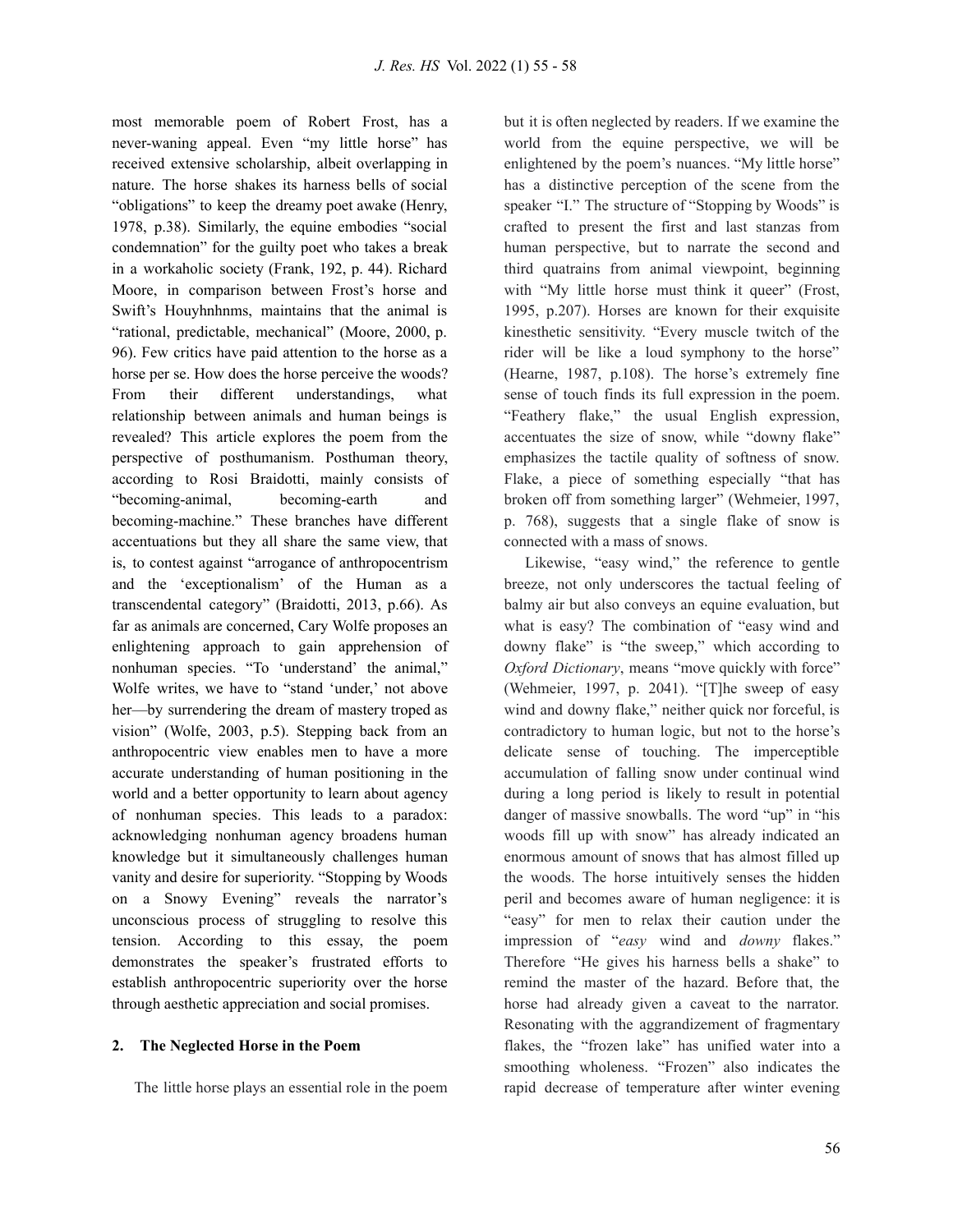and the subsequent freezing coldness. Thus the horse expresses its disapproval of the speaker's "queer" activity. The message is taken up, but not taken in, because the poet misinterprets its motivation: "My little horse must think it queer / to stop without a farmhouse near." In the mind of the speaker, animals could not raise themselves above basic life necessities: a farmhouse to access food and shelter. Therefore the complicated speculations of the animal are monotonously reduced to the "lower, practical, instrumental reason" of simple utilitarian needs (Coetzee, 1999, p. 29).

### **3. The Speaker's Vanity of Establishing Anthropocentric Superiority**

Furthermore, the narrator endeavors to establish human superiority through aesthetic appreciation. The purpose of devaluing animals is to establish anthropic superiority by aesthetics. "He will not see me stopping here / To watch his woods fill up with snow" (Frost, 1995, p.207). Artistic admiration, a utility-transcending activity, is regarded as a privilege of human mind. The ascendancy of visual stimuli from olfactory stimuli, a line of demarcation to distinguish human beings from animals, leads to "the threshold of human culture" (Freud, 1961, pp. 51-2). Man, in his "upright gait," begins to be distinguished by aesthetic sensitivity and distant contemplation. Likewise, Una Chaudhuri also holds a similar idea. One prominent feature of Human beings is "the privileging of sight in the human evolution from quadruped to biped," which is reinforced by "the derogation of the 'lower senses' (touch and smell)" (Chaudhuri, 2007, p.11). The importance of human sight, highlighted by such verbs as "see" "watch," culminates in visual pleasure: "the woods are lovely." However, the woods are also "dark and deep." "Dark" suggests the impenetrability of vision, and "deep" allows a superficial sight but blocks further insight. The conjunction of "dark and deep" rouses the feeling of uneasiness, even anxiety, canceling the momentary aesthetic pleasure. Therefore, human superiority is traumatically thwarted.

To reestablish human superiority, the narrator has ushered a new vantage: promises. "But I have promises to keep." Promises are a unique and

exclusive human phenomenon because a man's honor depends on his word which in turn defines his responsibility. Promises include personal ones and "those that my ancestors made for me, known as the social contract" (Frost, 1995, p. 823). The one in the poem is "And miles to go before I sleep, / And miles to go before I sleep" (Frost, 1995, p.207). The literary repetition of poetic "miles to go" produces an impression of a far-away odyssey while the placement of "miles to go" in the context of metaphorical "before I sleep" suggests an exploration of risky and unknown territories. Richard Gray also holds that the poet feels compulsive to "take risks and explore the truth" in his "spiritual quest" (Gray, 2012, p.352).

However, under scrutiny this lofty mission crumbles. First, the poet does not explore a foreign land, and he just makes usual trips in a familiar region. He knows "whose woods these are" and is even acquantant with the owner whose "house is in the village" (Frost, 1995, p.207). Given his frequent travels in familiar surroundings, if he still has a long way to go after evening, he has ill-planed his trip; he is too unrealistic to fulfill his pompous promise. If it is not so long, the repetition of "miles to go" is his bombast of trivial walks back and forth between the village and market; he is prone to exaggerations of petty swears. Either way, his promise or responsibility, is severely undermined. In contrast, the equine, as "my little horse," demonstrates its due responsibility towards the master. Intuitively convinced of the potential hazard, the horse cautions a "queer" expression to the poet who does not understand it. Then the animal hardens its attitude to show that "there is some mistake." Moreover, the horse adjusts its way of communication with human beings and skillfully employs a man-made instrument to convey its message: "He gives his harness bells a shake." The sound reminds the poet of his "promises" and drives him to continue the journey. Twice embarrassed by the intelligent horse, the poet hastes to mechanically repeat a forced closure to stabilize his human identity: "And miles to go before I sleep, / And miles to go before I sleep."

In short, this article explores the kinetic world from the perspective of the horse and challenges the assumed superiority of the human narrator in